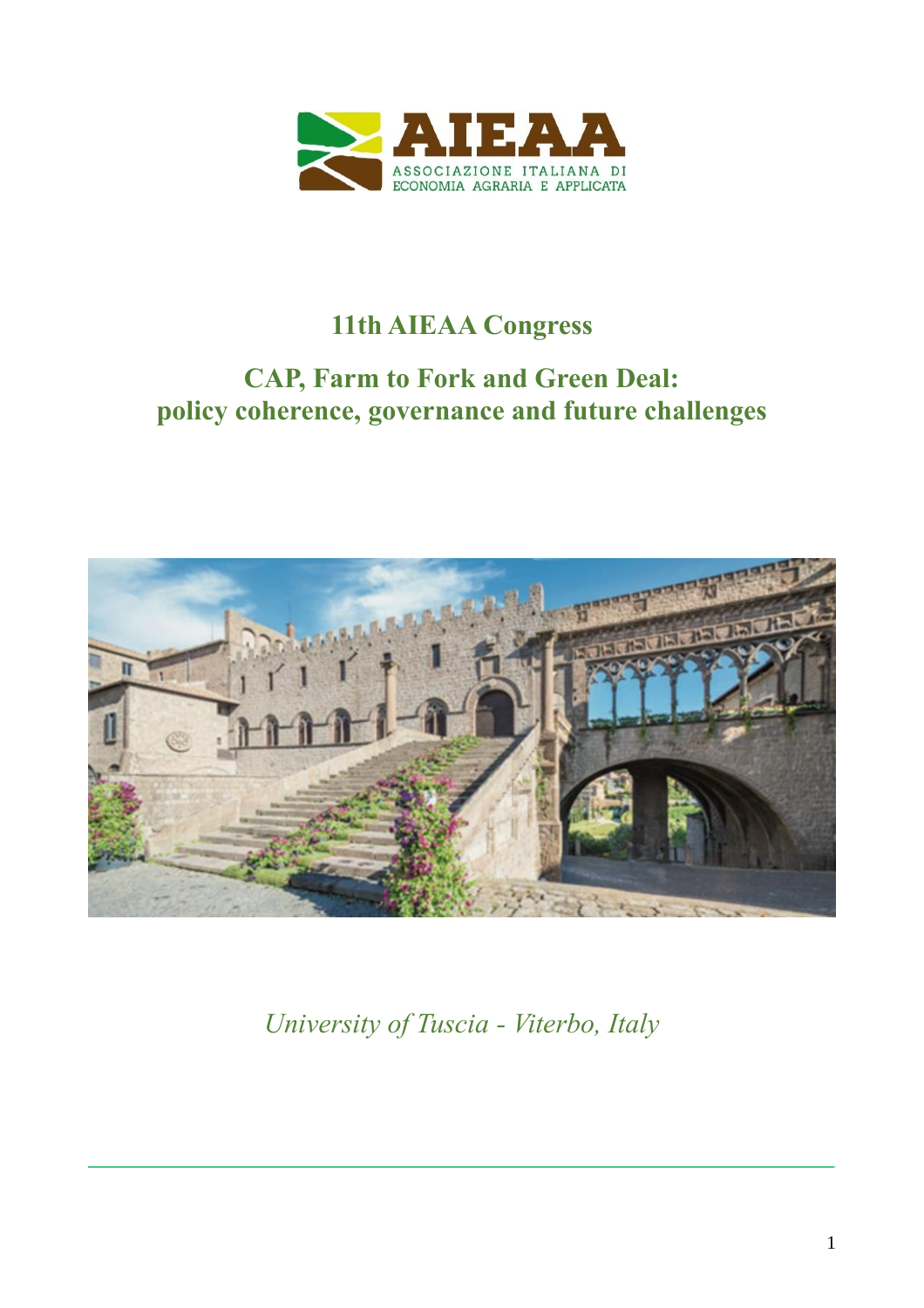#### **PROGRAM AT A GLANCE**

#### **THURSDAY, JUNE 16th 2022**

| 09:00 | Registration                                                                |                     |                                   |                   |                   |                           |
|-------|-----------------------------------------------------------------------------|---------------------|-----------------------------------|-------------------|-------------------|---------------------------|
| 10.00 | <b>Pre-Conference</b>                                                       |                     |                                   |                   |                   |                           |
| 12.00 | <b>AIEAA Assembly</b>                                                       |                     |                                   |                   |                   |                           |
| 13.00 | Lunch and Poster session 1                                                  |                     |                                   |                   |                   |                           |
| 14.00 | Welcome and Conference opening - Chair: Filippo Arfini, University of Parma |                     |                                   |                   |                   |                           |
| 14.30 | Plenary Session 1: Gianluca Brunori (University of Pisa)                    |                     |                                   |                   |                   |                           |
|       | Towards a new generation of agrifood policies                               |                     |                                   |                   |                   |                           |
|       | Discussant: Maria Stella Righettini (University of Padua)                   |                     |                                   |                   |                   |                           |
|       |                                                                             |                     |                                   |                   |                   |                           |
| 15.30 | Plenary Session 2: Peter Feindt (Humboldt-Universität - Berlin)             |                     |                                   |                   |                   |                           |
|       | How can the new CAP improve farmers resilience in the post COVID era?       |                     |                                   |                   |                   |                           |
|       | Discussant: Martina Bozzola (Queen's University Belfast)                    |                     |                                   |                   |                   |                           |
|       |                                                                             |                     |                                   |                   |                   |                           |
| 16.30 | <b>Coffee Break</b>                                                         |                     |                                   |                   |                   |                           |
| 17.00 | <b>Organized session 1</b>                                                  | <b>IAERE</b>        | <b>Contributed paper sessions</b> |                   |                   |                           |
|       |                                                                             | <b>Organized</b>    |                                   |                   |                   |                           |
|       |                                                                             | <b>Session 2</b>    |                                   |                   |                   |                           |
|       | Room 4                                                                      | Room 5              | Room 6                            | Room <sub>2</sub> | Room <sub>3</sub> | Room 1                    |
|       | <b>FORESTS AND THE</b>                                                      | <b>Farm to fork</b> | CP <sub>1A</sub>                  | $CP$ 1B           | <b>CP 1C</b>      | $CP$ 1D                   |
|       | <b>FORESTRY SECTOR IN</b>                                                   | strategies:         | Sustainable<br>consumption        | CAP               | Innovation<br>and | Sustainable<br>Production |
|       | <b>THE EUROPEAN</b>                                                         | consumption,        | 1                                 |                   | Information       | Systems 1                 |
|       | <b>GREEN DEAL: policy</b>                                                   | trade and the       |                                   |                   |                   |                           |
|       | coherence,                                                                  | environment         |                                   |                   |                   |                           |
|       | governance and                                                              |                     |                                   |                   |                   |                           |
|       | future challenges                                                           |                     |                                   |                   |                   |                           |
| 20.00 | <b>Social Dinner</b>                                                        |                     |                                   |                   |                   |                           |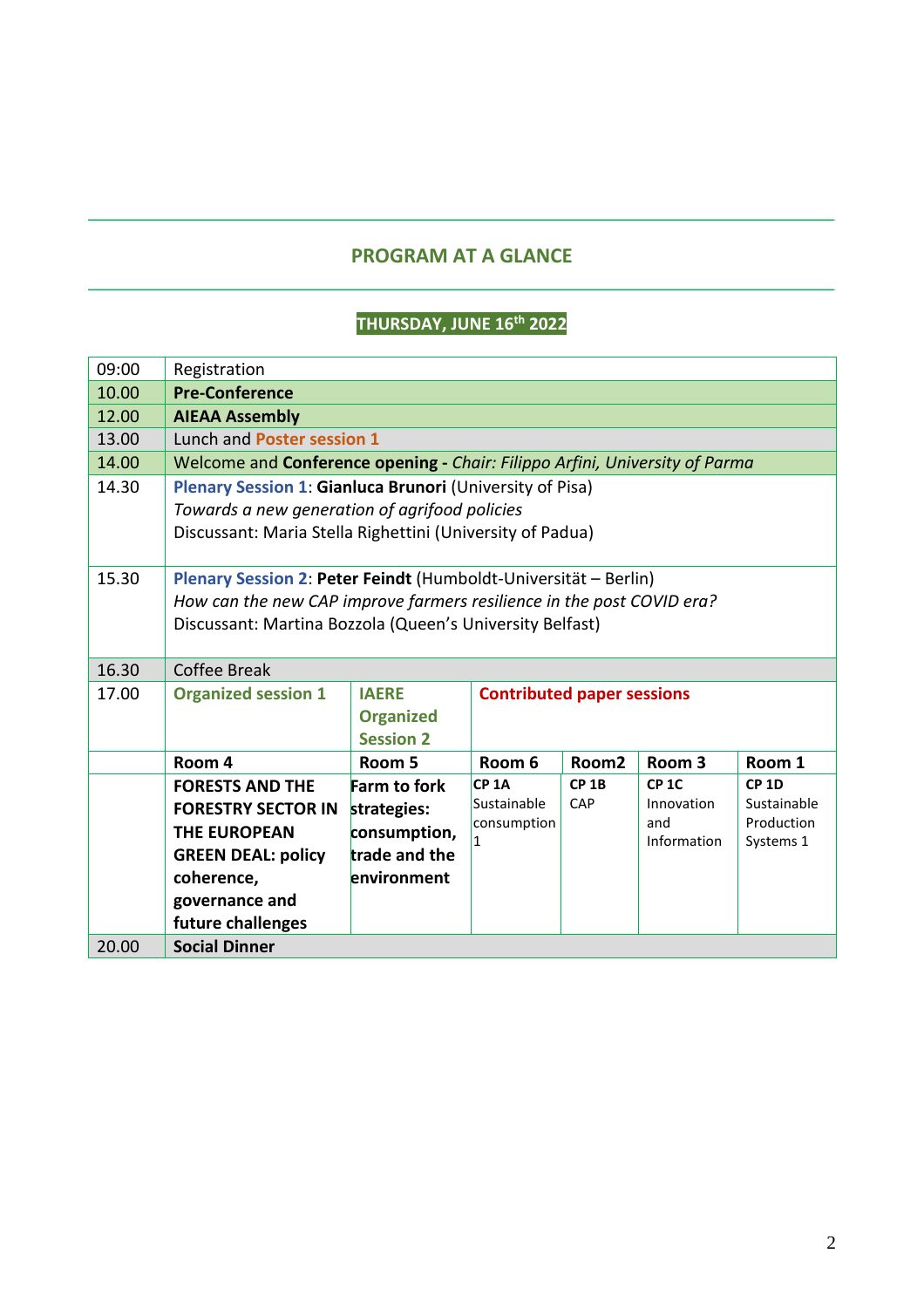#### **FRIDAY, JUNE 17th 2022**

| 8.45                                                                             | <b>Organized session 5</b>                                                                                                                                                                                                                                                                | <b>AISRe</b><br><b>Organized</b>                                       | <b>Contributed paper sessions</b>                       |                                           |                                           |                                                            |
|----------------------------------------------------------------------------------|-------------------------------------------------------------------------------------------------------------------------------------------------------------------------------------------------------------------------------------------------------------------------------------------|------------------------------------------------------------------------|---------------------------------------------------------|-------------------------------------------|-------------------------------------------|------------------------------------------------------------|
|                                                                                  |                                                                                                                                                                                                                                                                                           | session 4                                                              |                                                         |                                           |                                           |                                                            |
|                                                                                  | Room 4                                                                                                                                                                                                                                                                                    | Room 5                                                                 | Room 6                                                  | Room <sub>2</sub>                         | Room 3                                    | Room 1                                                     |
|                                                                                  | <b>Enriching the toolbox</b><br>for the evaluation of<br>the new CAP, its<br>sustainability                                                                                                                                                                                               | A long-term<br><b>Vision for</b><br><b>Rural Areas:</b><br>the role of | CP <sub>2A</sub><br>Trade and<br>Global value<br>chains | CP <sub>2B</sub><br>Ecosystem<br>services | CP <sub>2C</sub><br>Water Use<br>and Risk | CP <sub>2D</sub><br>Sustainable<br>Production<br>systems 2 |
|                                                                                  | ambition and                                                                                                                                                                                                                                                                              | <b>Local Actors</b>                                                    |                                                         |                                           |                                           |                                                            |
|                                                                                  | coherence                                                                                                                                                                                                                                                                                 |                                                                        |                                                         |                                           |                                           |                                                            |
| 10.30                                                                            | Coffee Break                                                                                                                                                                                                                                                                              |                                                                        |                                                         |                                           |                                           |                                                            |
| 10.45                                                                            | Plenary Session 3: Silvia Coderoni (Università Cattolica del Sacro Cuore-Piacenza)<br>Key policy questions for the impact assessment of European agricultural and rural<br>policies.<br>Discussant: Stefano Ciliberti (University of Perugia)<br>Chair: Meri Raggi, University of Bologna |                                                                        |                                                         |                                           |                                           |                                                            |
| 11.45                                                                            | Young economists session: Teaching Agecon in the post COVID era                                                                                                                                                                                                                           |                                                                        |                                                         |                                           |                                           |                                                            |
| 13.00                                                                            | Lunch and Poster session 2                                                                                                                                                                                                                                                                |                                                                        |                                                         |                                           |                                           |                                                            |
| 14.00                                                                            | <b>Organized session 5</b>                                                                                                                                                                                                                                                                | <b>Contributed paper sessions</b>                                      |                                                         |                                           |                                           |                                                            |
|                                                                                  | Room 4                                                                                                                                                                                                                                                                                    | Room 6                                                                 | Room 2                                                  | Room 5                                    | Room 3                                    | Room 1                                                     |
|                                                                                  | <b>New incentive</b>                                                                                                                                                                                                                                                                      | CP <sub>3</sub> A                                                      | CP <sub>3B</sub>                                        | <b>CP 3C</b>                              | CP <sub>3D</sub>                          | CP <sub>3E</sub>                                           |
|                                                                                  | solutions for agri-                                                                                                                                                                                                                                                                       | Climate                                                                | Sustainable                                             | Rural                                     | Pesticide                                 | Sustainable<br>Production                                  |
|                                                                                  | environmental                                                                                                                                                                                                                                                                             | Change                                                                 | Consumption                                             | development<br>and local                  | Use                                       | and the                                                    |
|                                                                                  | contracts: a focus on                                                                                                                                                                                                                                                                     |                                                                        | 2                                                       | issues                                    |                                           | bioeconomy                                                 |
|                                                                                  | acceptability and                                                                                                                                                                                                                                                                         |                                                                        |                                                         |                                           |                                           |                                                            |
|                                                                                  | pathways for                                                                                                                                                                                                                                                                              |                                                                        |                                                         |                                           |                                           |                                                            |
|                                                                                  | improving the uptake                                                                                                                                                                                                                                                                      |                                                                        |                                                         |                                           |                                           |                                                            |
| 15.45                                                                            | Plenary Session 4: Sophie Thoyer (UMR CEE-M Centre d'économie de                                                                                                                                                                                                                          |                                                                        |                                                         |                                           |                                           |                                                            |
|                                                                                  | l'Environnement de Montpellier)                                                                                                                                                                                                                                                           |                                                                        |                                                         |                                           |                                           |                                                            |
|                                                                                  | Can experimental approaches help to design a better CAP                                                                                                                                                                                                                                   |                                                                        |                                                         |                                           |                                           |                                                            |
|                                                                                  | Discussant: Matteo Zavalloni (University of Bologna)                                                                                                                                                                                                                                      |                                                                        |                                                         |                                           |                                           |                                                            |
|                                                                                  | Chair: Simone Severini, Tuscia University                                                                                                                                                                                                                                                 |                                                                        |                                                         |                                           |                                           |                                                            |
| 16.45                                                                            | Best paper BAE, Ornella Majetta Award and Antonio Cioffi Award                                                                                                                                                                                                                            |                                                                        |                                                         |                                           |                                           |                                                            |
| 17.00                                                                            | <b>Closing ceremony</b>                                                                                                                                                                                                                                                                   |                                                                        |                                                         |                                           |                                           |                                                            |
| <b>List of Contributed Papers sessions:</b><br>CP 1 A: Sustainable consumption 1 |                                                                                                                                                                                                                                                                                           |                                                                        |                                                         |                                           |                                           |                                                            |
| CP 1 B: CAP                                                                      |                                                                                                                                                                                                                                                                                           |                                                                        |                                                         |                                           |                                           |                                                            |
|                                                                                  | CP 1 C: Innovation and Information                                                                                                                                                                                                                                                        |                                                                        |                                                         |                                           |                                           |                                                            |
|                                                                                  | CP 1 D: Sustainable Production systems 1                                                                                                                                                                                                                                                  |                                                                        |                                                         |                                           |                                           |                                                            |
|                                                                                  | CP 2 A: Trade and Global value chains                                                                                                                                                                                                                                                     |                                                                        |                                                         |                                           |                                           |                                                            |
| CP 2B: Ecosystem services<br>CP 2 C: Water Use                                   |                                                                                                                                                                                                                                                                                           |                                                                        |                                                         |                                           |                                           |                                                            |
|                                                                                  | CP 2 D: Sustainable Production systems 1                                                                                                                                                                                                                                                  |                                                                        |                                                         |                                           |                                           |                                                            |
|                                                                                  | CP 3 A: Climate Change                                                                                                                                                                                                                                                                    |                                                                        |                                                         |                                           |                                           |                                                            |
|                                                                                  | CP 3 B: Sustainable Consumption 2                                                                                                                                                                                                                                                         |                                                                        |                                                         |                                           |                                           |                                                            |

- CP 3 C: Rural development
- CP 3 D: Pesticide Use
- CP 3 E: Sustainable Production Systems and the bioeconomy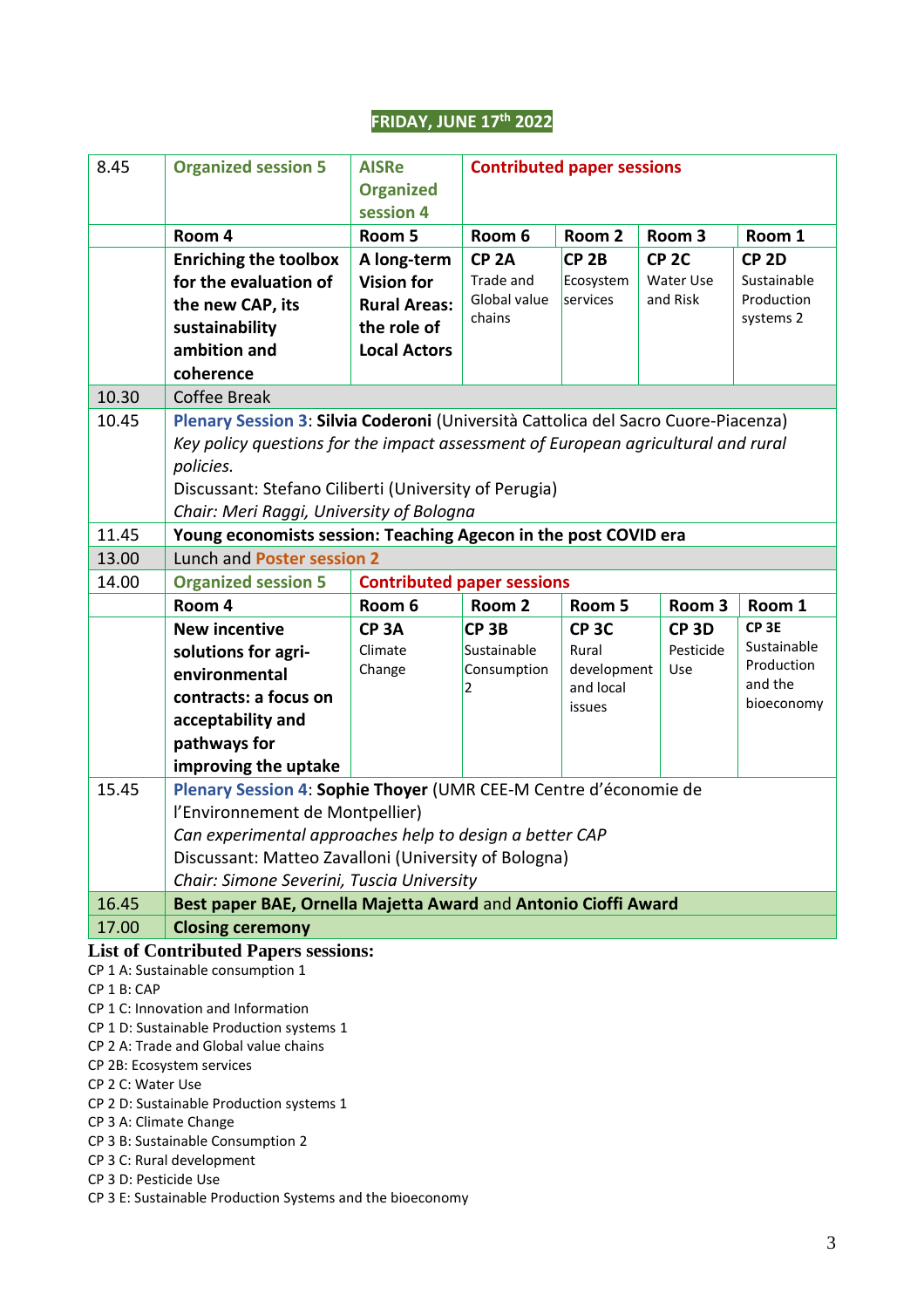## **List of Contributed Papers sessions**

|                                               | <b>Authors</b>                                                                                                                                                                                                                                | <b>Title</b>                                                                                                                                                  |
|-----------------------------------------------|-----------------------------------------------------------------------------------------------------------------------------------------------------------------------------------------------------------------------------------------------|---------------------------------------------------------------------------------------------------------------------------------------------------------------|
|                                               | Sardaro, Ruggiero; Ottomano<br>Palmisano, Giovanni; La Sala,<br>Piermichele                                                                                                                                                                   | Agrobiodiversity preservation<br>through innovative sparkling<br>wines: Evidences from a<br>consumer preferences study in<br>Apulia, Southern Italy           |
| CP 1 A: Sustainable consumption 1             | Notaro, Sandra; Cerroni, Simone;<br>Nayga, Rodolfo M.                                                                                                                                                                                         | The importance of information on<br>micro-plastic content when<br>purchasing food products.<br>Evidence from a non-hypothetical<br>discrete choice experiment |
| Chair: Giulia Tiboldo<br>Aula <sub>6</sub>    | Wongprawmas, Rungsaran;<br>Andreani, Giulia; Cinzia,<br>Franchini; Biasini, Beatrice; Rosi,<br>Alice; Dolgopolova, Irina; Gómez,<br>Miguel I.; Scazzina, Francesca;<br>Menozzi, Davide; Mora, Cristina;<br>Sogari, Giovanni                   | The Effect of Logo and Dish<br>Placement on University<br>Students' Healthy and Sustainable<br><b>Food Choices</b>                                            |
|                                               | Tiboldo, Giulia; Arata, Linda;<br>Coderoni, Silvia                                                                                                                                                                                            | Investigating Italian consumers'<br>attitude towards insects-fed<br>farmed poultry products.                                                                  |
|                                               | Tiboldo, Giulia; Moro, Daniele;<br>Castellari, Elena                                                                                                                                                                                          | Financially regressive or<br>progressive for health? A case<br>study on the sugar sweetened<br>beverages market and the sugar<br>tax in Italy.                |
|                                               | Bonfiglio, Andrea; Camaioni,<br>Beatrice;<br>Carta, Valentina; Cristiano,<br>Simona                                                                                                                                                           | Estimating CAP milestones and<br>targets by neural networks                                                                                                   |
|                                               | Filippini, Rosalia; Veneziani,<br>Mario;<br>Arfini, Filippo; Morelli, Gianlcuca;<br>Leyva Guerrero, Carlos; Baez,<br>Pablo; Foglia, Sevastian; Koc, Ali;<br>Cagatay, Selim                                                                    | Ontologies in the Agri-Food<br>Sector: Why a New Approach is<br>Needed?                                                                                       |
| CP 1 B: CAP<br>Chair: Luigi Biagini<br>Auka 2 | Pierangeli, Fabio; Giampaolo,<br>Antonio;<br>Scardera, Alfonso; Cagliero,<br>Roberto;<br>Pastorelli, Giulia; Cesaro, Luca;<br>Carfi, Salvatore; Lupia, Flavio;<br>Manzoni, Pietro; Monteleone,<br>Alessandro; Pupo D'Andrea,<br>Maria Rosaria | The implementation of the CAP<br>reform for the period 2023-2027<br>in Italy: analysis of national<br>choices                                                 |
|                                               | Donati, Michele; Calzolai, Sara;<br>Baldi, Lisa; Arfini, Filippo                                                                                                                                                                              | Predicting the environmental<br>effect of the Common<br>Agricultural Policy post-2020<br>through positive agent-based<br>modelling                            |
|                                               | Biagini, Luigi; Antonioli, Federico;<br>Severini, Simone                                                                                                                                                                                      | Does the impact of CAP subsidies<br>on TFP differ between the EU                                                                                              |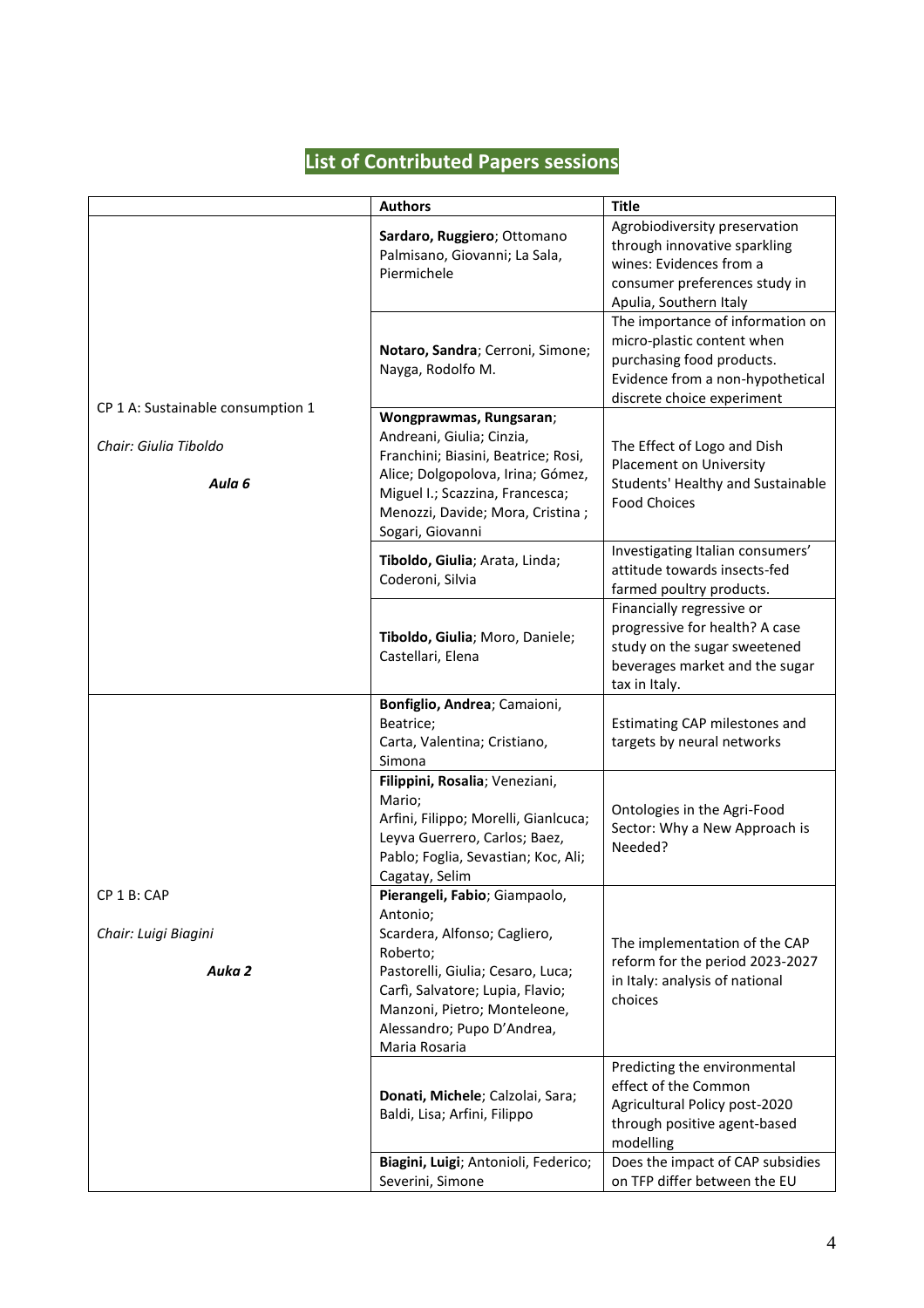|                                                                             |                                                                                                                                             | Member States and farms with<br>different productivity levels?                                                                                                           |
|-----------------------------------------------------------------------------|---------------------------------------------------------------------------------------------------------------------------------------------|--------------------------------------------------------------------------------------------------------------------------------------------------------------------------|
|                                                                             | Borsotto, Patrizia; Gava, Oriana;<br>Iacono, Rita; Longhitano, Davide;<br>Lasorella, Maria Valentina;<br>Bonfiglio, Andrea; Izzi, Filomena; | Networks for the diffusion of<br>innovation in agriculture: the case<br>of Italian Operational Groups                                                                    |
|                                                                             | Giarè, Francesca; Lai Mara;<br>Arzeni, Andrea; Lasorella,<br>Valentina; Ugati, Rossella;<br>Vagnozzi, Anna                                  | Interactive model for innovation<br>as an effective tool for enabling<br>the transition                                                                                  |
| CP 1 C: Innovation and Information<br>Chair: Riccardo Borgia<br>Aula 3      | Kurtsal, Yaprak; Rinaldi,<br>Giacomo;<br>Savini, Federica; Viaggi, Davide                                                                   | Improving the education and<br>training policies of the agri-food<br>and forestry sectors: Design of<br>new policy instruments to match<br>the needs of the sector       |
|                                                                             | Rossi, Eleonora Sofia; Materia,<br>Valentina Cristina; Caracciolo,<br>Francesco;<br>Blasi, Emanuele; Pascucci,<br>Stefano                   | Farmers in the transition towards<br>sustainability: what is the role of<br>their entrepreneurial identity?                                                              |
|                                                                             | Borgia, Riccardo; Zavalloni,<br>Matteo;<br>Viaggi, Davide                                                                                   | Stakeholder perception of the<br>impact of public policies on the<br>introduction of sustainable<br>innovation in agri-food value<br>chains                              |
|                                                                             | Natali, Fabiana; Toraldo,<br>Gerardo;<br>Giannino, Francesco; Cicia,<br>Gianni;<br>Branca, Giacomo                                          | Fisheries management through<br>an economic optimization model:<br>the case of small pelagic fishery in<br>the Adriatic Sea                                              |
|                                                                             | Fasano, Francesco; Pagliacci,<br>Francesco                                                                                                  | Geographical indications as an<br>untapped opportunity for inner<br>areas. An analysis of geographical<br>indications from Southern Italy                                |
| CP 1 D: Sustainable Production systems 1<br>Chair: Chiara Perelli<br>Aula 1 | Eckart, Laura; Kantelhardt,<br>Jochen;<br>Schaller, Lena Luise                                                                              | Rewetting peatlands means<br>reducing emissions - but what<br>does it mean for farmers? A<br>socio-economic case study<br>analysis in Austria                            |
|                                                                             | Manetti, Ilenia; Borsotto,<br>Patrizia; Cagliero, Roberto; Giarè,<br>Francesca; Giordani, Giorgia;<br>lacono, Rita;<br>Sardone, Roberta     | Towards the assessment of SFSCs<br>sustainability: a participatory<br>approach                                                                                           |
|                                                                             | Perelli, Chiara; Branca, Giacomo;<br>Cacchiarelli, Luca                                                                                     | Sustainable food production and<br>gender equality. How women's<br>contribution to farm<br>management systems influences<br>the adoption of Climate-Smart<br>Agriculture |
| CP 2A: Trade and Global value chains                                        | Santeramo, Fabio Gaetano;<br>Lamonaca, Emilia                                                                                               | <b>Trade Policies and Climate</b><br>Change                                                                                                                              |
| Chair: Paolo Nota                                                           | Lamonaca, Emilia; Santeramo,<br>Fabio Gaetano; Emlinger,                                                                                    | On the trade effects of<br>environmentally related technical                                                                                                             |
| Aula 6                                                                      | Charlotte                                                                                                                                   | measures                                                                                                                                                                 |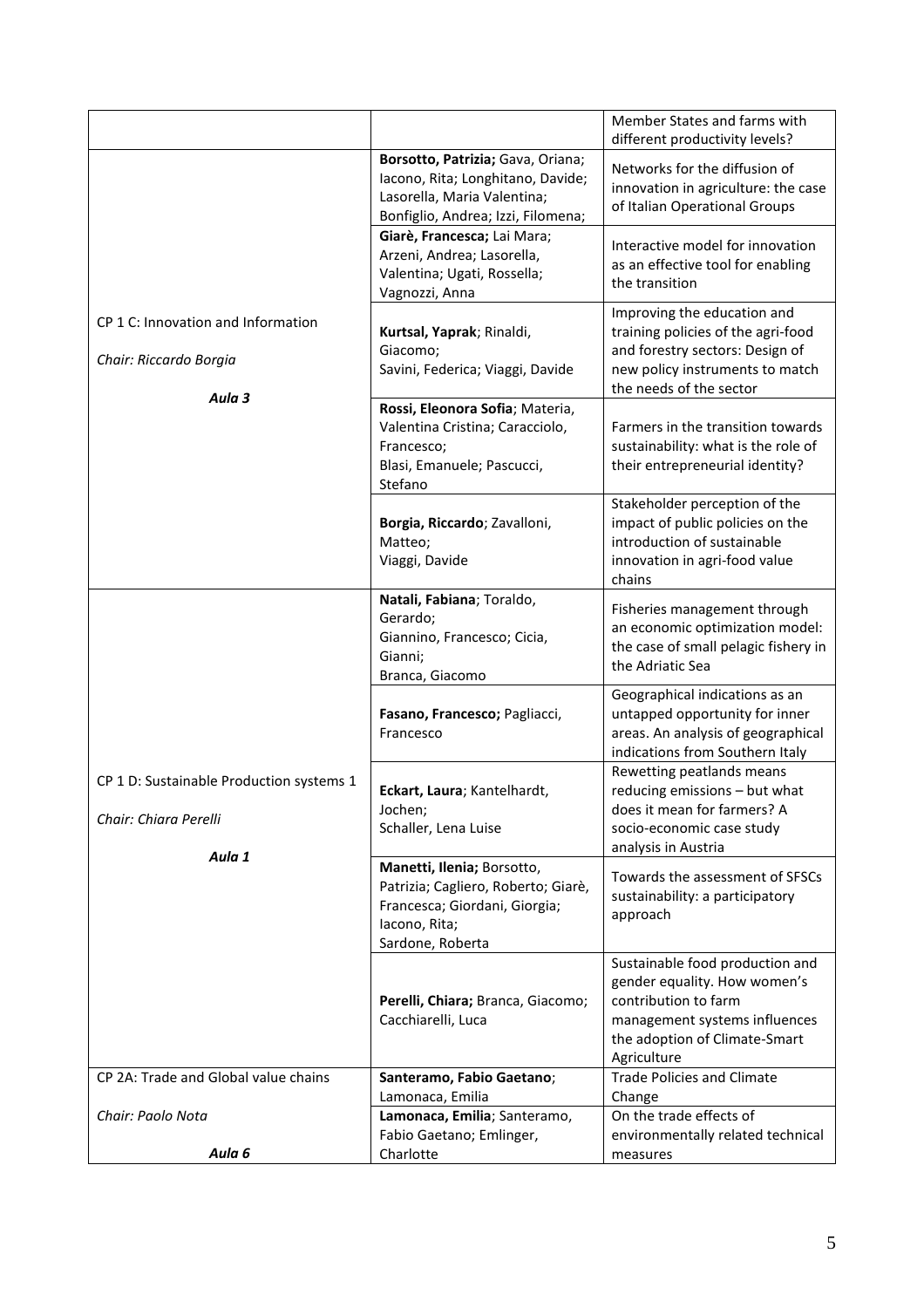|                                                                    | Raimondi, Valentina; Lucarno,<br>Riccardo;<br>Olper, Alessandro                                                     | CO2 Emission and trade policy in<br>the Agri-food sector                                                                                                                  |
|--------------------------------------------------------------------|---------------------------------------------------------------------------------------------------------------------|---------------------------------------------------------------------------------------------------------------------------------------------------------------------------|
|                                                                    | Curzi, Daniele; Piriu, Andrea;<br>Raimondi, Valentina; Olper,<br>Alessandro                                         | Import Competition and the<br><b>Agricultural Labour Market</b>                                                                                                           |
|                                                                    | Nota, Paolo                                                                                                         | Adaptation to Climate Change<br>through Market Integration:<br>Evidence from Agricultural Trade<br>in the EU                                                              |
|                                                                    | ARATA, Linda; Tiboldo, Giulia;<br>Sckokai, Paolo                                                                    | What the market does not price:<br>the recreational value of the<br>Apennines around Parma                                                                                |
| CP 2B: Ecosystem services                                          | Simeone, Sara; Cozzi,<br>Mario; Sijtsma, Frans; D'Angelo,<br>Maria Consiglia; Romano,<br>Severino; Viccaro, Mauro   | Cultural ecosystem services in<br>Italy: a text analysis of<br>attractiveness factors of forests<br>and semi-natural areas from a<br>participatory GIS                    |
| Chair: Matteo Zavalloni<br>Aula <sub>2</sub>                       | Lascano Galarza, Monserrath<br>Ximena;<br>Zavalloni, Matteo; D'Alberto,<br>Riccardo; Raggi, Meri; Viaggi,<br>Davide | Investment, subsidies and<br>environmental performance:<br>conflicting effects on farms using<br>dose-response function                                                   |
|                                                                    | Raina, Nidhi; Zavalloni, Matteo;<br>Viaggi, Davide                                                                  | Systematic mapping of carbon<br>farming schemes across the EU<br>and beyond using the CEE<br>method                                                                       |
|                                                                    | Zavalloni, Matteo; Targetti,<br>Stefano;<br>Viaggi, Davide                                                          | Conservation in working<br>landscapes: input-based, results<br>based or collective schemes?                                                                               |
|                                                                    | Mirra, Laura; Giannoccaro,<br>Giacomo;<br>Cicia, Gianni; D'Urso, Guido;<br>Del Giudice, Teresa                      | Security-differentiated water<br>pricing scheme as an instrument<br>to mitigate drought impacts on<br>Italian irrigation sector.                                          |
| CP2 C: Water Use                                                   | Novelli, Silvia; Moino, Francesca;<br>Caracciolo, Francesco;<br>Del Giudice, Teresa; Borsotto,<br>Patrizia          | External economic benefits<br>provided by irrigation of<br>meadows and pastures: evidence<br>from Aosta Valley (Italy)                                                    |
| Chair: Anwesha Chakrabart<br>Aula 3                                | Russo, Simone; Caracciolo,<br>Francesco;<br>Salvioni, Cristina                                                      | <b>Effects of Insurance Adoption and</b><br>Risk Aversion on Agricultural<br><b>Production and Technical</b><br>Efficiency: A Panel Analysis for<br>Italian Grape Growers |
|                                                                    | Sabbagh, Maria; Gutierrez,<br>Luciano                                                                               | Micro-irrigation Technology<br>Adoption in the Bekaa Valley of<br>Lebanon: A Behavioural Model                                                                            |
|                                                                    | Chakrabarti, Anwesha; Castellari,<br>Elena;<br>Sckokai, Paolo; Arata, Linda                                         | Eliciting Italian Farmers'<br>Willingness to Adopt Weather<br>Index Insurance                                                                                             |
| CP 2 D: Sustainable Production systems 1<br>Chair: Roberta Sardone | Biagetti, Elisa; Sandrucci, Anna;<br>Martella, Angelo; Gislon, Giulia;<br>Zucali, Maddalena; Franco, Silvio         | Assessing the environmental<br>sustainability of milk production.<br>Different approaches, different<br>results                                                           |
| Aula 1                                                             | Ciliberti, Stefano; Stanco,<br>Marcello;<br>Frascarelli, Angelo; Marotta,<br>Giuseppe;                              | Sustainability strategies and<br>contractual arrangements in the<br>Italian pasta supply chain: an<br>analysis under the NIE lens                                         |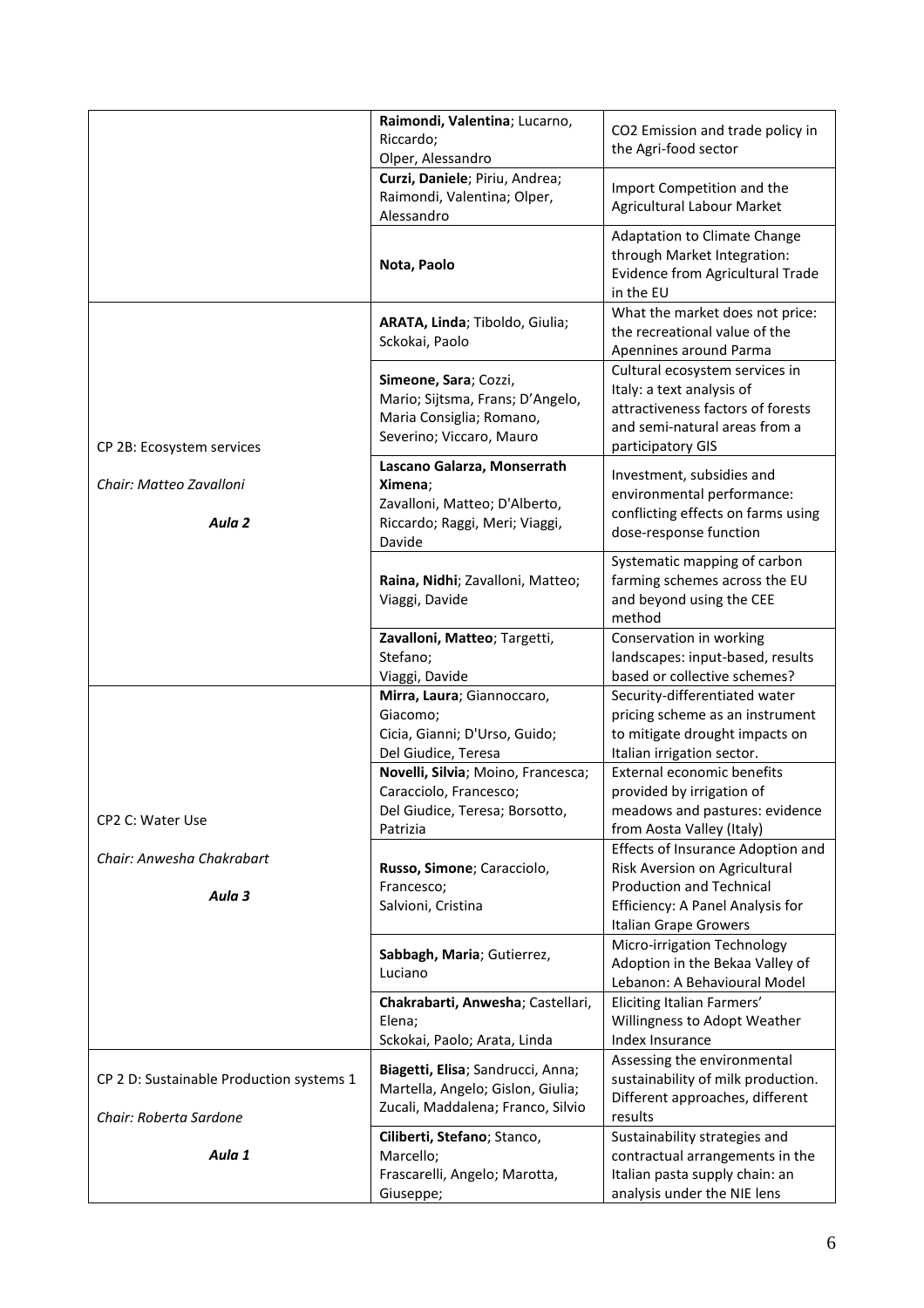|                                                       | Martino, Gaetano; Nazzaro,<br>Concetta                                                                                            |                                                                                                                                                                     |
|-------------------------------------------------------|-----------------------------------------------------------------------------------------------------------------------------------|---------------------------------------------------------------------------------------------------------------------------------------------------------------------|
|                                                       | Mengoni, Matteo; Marescotti,<br>Andrea; Belletti, Giovanni                                                                        | Qualitative assessment of<br>economic, social and<br>environmental impacts of short<br>food supply chains: a<br>methodological proposal.                            |
|                                                       | Zhllima, Edvin; Xhoxhi, Orjon;<br>Imami, Drini; Skreli, Engjell                                                                   | Analysis of factors affecting<br>farmers' willingness to pay for<br>Market Information System                                                                       |
|                                                       | Sardone, Roberta; Henke,<br>Roberto;<br>De Leo, Simonetta; Longhitano,<br>Davide                                                  | The new CAP and the challenge of<br>sustainability: a synthetic<br>indicator for the Italian wine<br>sector                                                         |
|                                                       | Pellegrini, Emilia; Raggi, Meri;<br>Viaggi, Davide; Targetti, Stefano                                                             | Policy and research priorities for<br>the transition to climate<br>neutrality: insights from the<br>Emilia-Romagna Multi-actor<br>Platform                          |
| CP 3 A: Climate Change                                | Tappi, Marco; Lamonaca, Emilia;<br>Santeramo, Fabio Gaetano                                                                       | Assessing temporal basis risk on<br>durum wheat yields: evidence<br>from Italy                                                                                      |
| Chair: Alessandro Sapio<br>Aula 6                     | Olper, Alessandro; Nota, Paolo                                                                                                    | Climate Instability, Weather<br>Shocks and Agricultural<br>Production                                                                                               |
|                                                       | Pagliacci, Francesco; Salpina,<br>Dana                                                                                            | Are we adapting to Climate<br>Change? Evidence from the high-<br>quality agri-food sector in the<br>Veneto region                                                   |
|                                                       | Sapio, Alessandro                                                                                                                 | Agri-voltaic systems and the<br>resilience of electricity markets: a<br>spatial econometric methodology                                                             |
|                                                       | Dell'Unto, Davide; Meccariello,<br>Giulia;<br>Cortignani, Raffaele                                                                | Healthy food consumption in the<br>Covid era: empirical evidence<br>from Italian consumers choices<br>on functional products                                        |
| CP 3 B: Sustainable Consumption 2                     | Turchetti, Sara; Ferraresi,<br>Tommaso                                                                                            | Assessing the carbon and waste<br>"foodprint" in Tuscany                                                                                                            |
| Chair: Mirta Casati<br>Aula <sub>2</sub>              | Eusse Villa, Luisa Fernanda;<br>Franceschinis, Cristiano; Thiene,<br>Mara; Di Cori, Viola; Robert,<br>Nicolas; Pettenella, Davide | Spatial heterogeneity of<br>preferences for non-wood forest<br>products                                                                                             |
|                                                       | Casati, Mirta; Stranieri,<br>Stefanella; Rommel, Jens; Luzzani,<br>Gloria;<br>Soregaroli, Claudio                                 | The effects of a carbon footprint<br>label introduction on food orders<br>sustainability: A natural field<br>experiment in a full-service<br>restaurant             |
| CP 3 C: Rural development<br>Chair: Antonella Tantari | Mantino, Francesco; De Fano,<br>Giovanna;<br>Asaro, Gianluca                                                                      | Are Rural Development<br>investment measures<br>contributing to balanced<br>territorial development? An<br>analysis of territorial allocation in<br>Italian regions |
| Aula 5                                                | Gava, Oriana; Povellato, Andrea;<br>Borri, Ilaria                                                                                 | Unconventional rural<br>development instruments to<br>reduce land abandonment: the                                                                                  |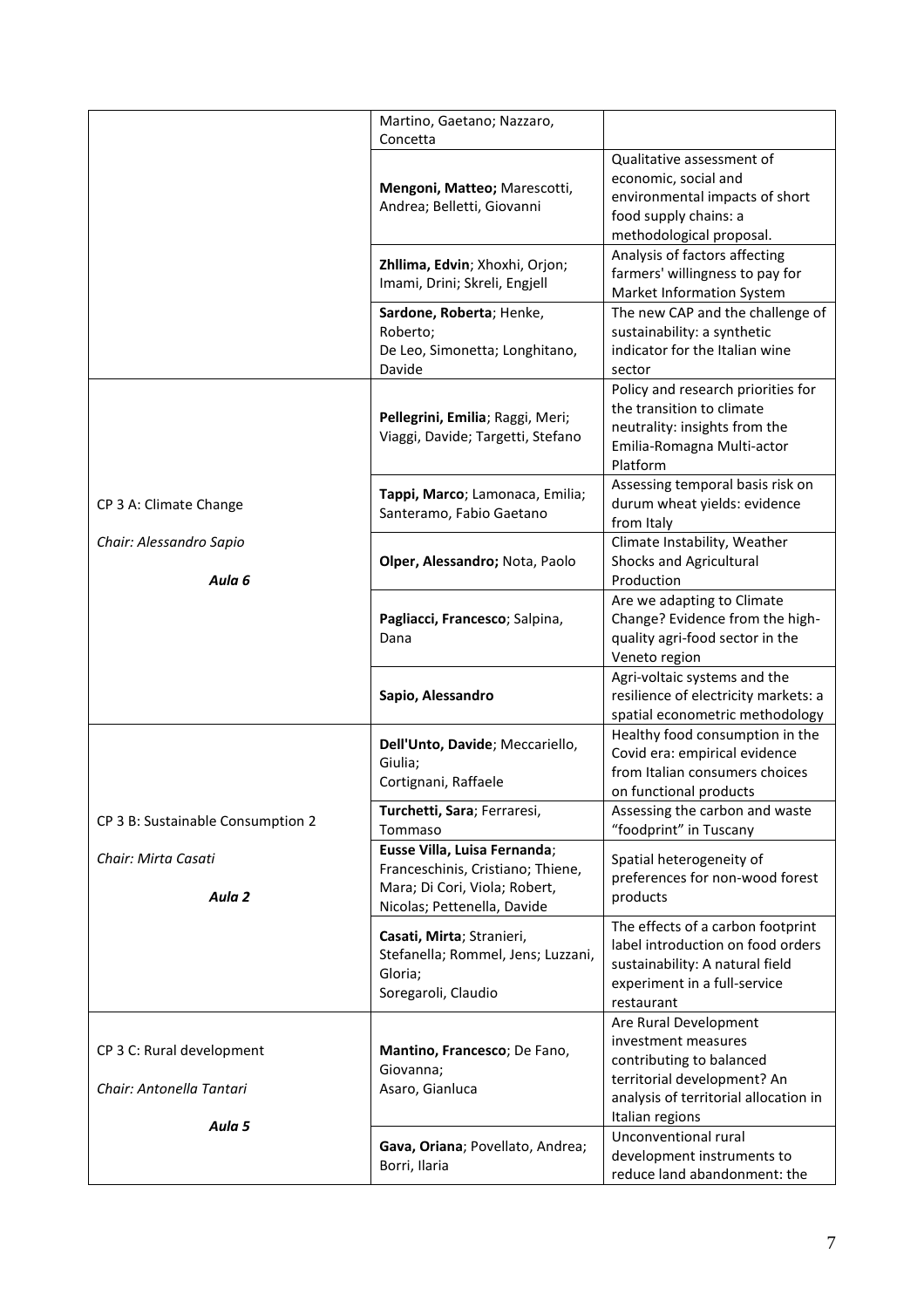|                                                                                           |                                                                                                                          | case of Italian land tenure<br>associations                                                                                                                                                               |
|-------------------------------------------------------------------------------------------|--------------------------------------------------------------------------------------------------------------------------|-----------------------------------------------------------------------------------------------------------------------------------------------------------------------------------------------------------|
|                                                                                           | Basset, Francesco; Giarè,<br>Francesca;<br>Senni, Saverio                                                                | The evaluation of Social Farming,<br>a case study in Lazio Region                                                                                                                                         |
|                                                                                           | Meloni, Cesare; Rocchi,<br>Benedetto;<br>Severini, Simone                                                                | A systematic literature review on<br>the rural-urban well-being gap in<br>Europe                                                                                                                          |
|                                                                                           | Tantari, Antonella; Cacchiarelli,<br>Luca; Ruiu, Ilaria; Meo,<br>Marialaura; Severini, Simone;<br>Sorrentino, Alessandro | Exploring the use of irregular<br>workers in agricultural farms:<br>some preliminary results for Lazio<br>region                                                                                          |
|                                                                                           | Giampietri, Elisa; Trestini,<br>Samuele                                                                                  | The impact of Halyomorpha halys<br>on fruit production: an<br>unconditional quantile approach<br>to capture the heterogeneous<br>nature of the relationship<br>between losses and farm<br>characteristics |
| CP3 D: Pesticide Use                                                                      | Carillo, Felicetta; Iacono, Rita                                                                                         | Crop insurance and pesticide use.<br>A case study on Italian agriculture                                                                                                                                  |
| Chair: Federica De Maria<br>Aula 3                                                        | Baldoni, Edoardo; Antonioli,<br>Federico                                                                                 | Evidence of pesticide dependence<br>in perennial crops: an empirical<br>test based on Italian FADN crop-<br>level data                                                                                    |
|                                                                                           | Chiaverina, Pierre; Drogué,<br>Sophie;<br>Jacquet, Florence                                                              | Do farmers participating in short<br>food supply chains use less<br>pesticides? Evidences from<br>France                                                                                                  |
|                                                                                           | DeMaria, Federica; Drogué,<br>Sophie;<br>Zezza, Annalisa                                                                 | Harmonization of MRL of<br>pesticides in vegetable products<br>Where do we come from and<br>where are we going?                                                                                           |
|                                                                                           | Fasolino, Nunzia Gabriella;<br>Zavalloni, Matteo; Viaggi, Davide                                                         | The role of policies in<br>strengthening the participation of<br>primary producers in the<br>bioeconomy through boosting<br>their collaboration                                                           |
| CP3 E: Sustainable Production Systems<br>and the bioeconomy<br>Chair: Gianmaria Tassinari | Miftari, Iliriana                                                                                                        | Efficiency estimation of apple and<br>grape farms in Kosovo - an<br>ecosystem services approach                                                                                                           |
| Aula 1                                                                                    | Xhoxhi, Orjon                                                                                                            | How does Contract Farming<br>Affect Post-Harvest Losses?                                                                                                                                                  |
|                                                                                           | Tassinari, Gianmaria; Boccaletti,<br>Stefano<br>Drabik, Dusan; Soregaroli, Claudio                                       | Assessing Impacts of Bio-Based<br>Projects Using Hybrid Input-<br>Output Approach in Conjunction<br>with Monte Carlo Simulation: The<br>Case of Nutrient Recovery from<br>Sewage Sludge.                  |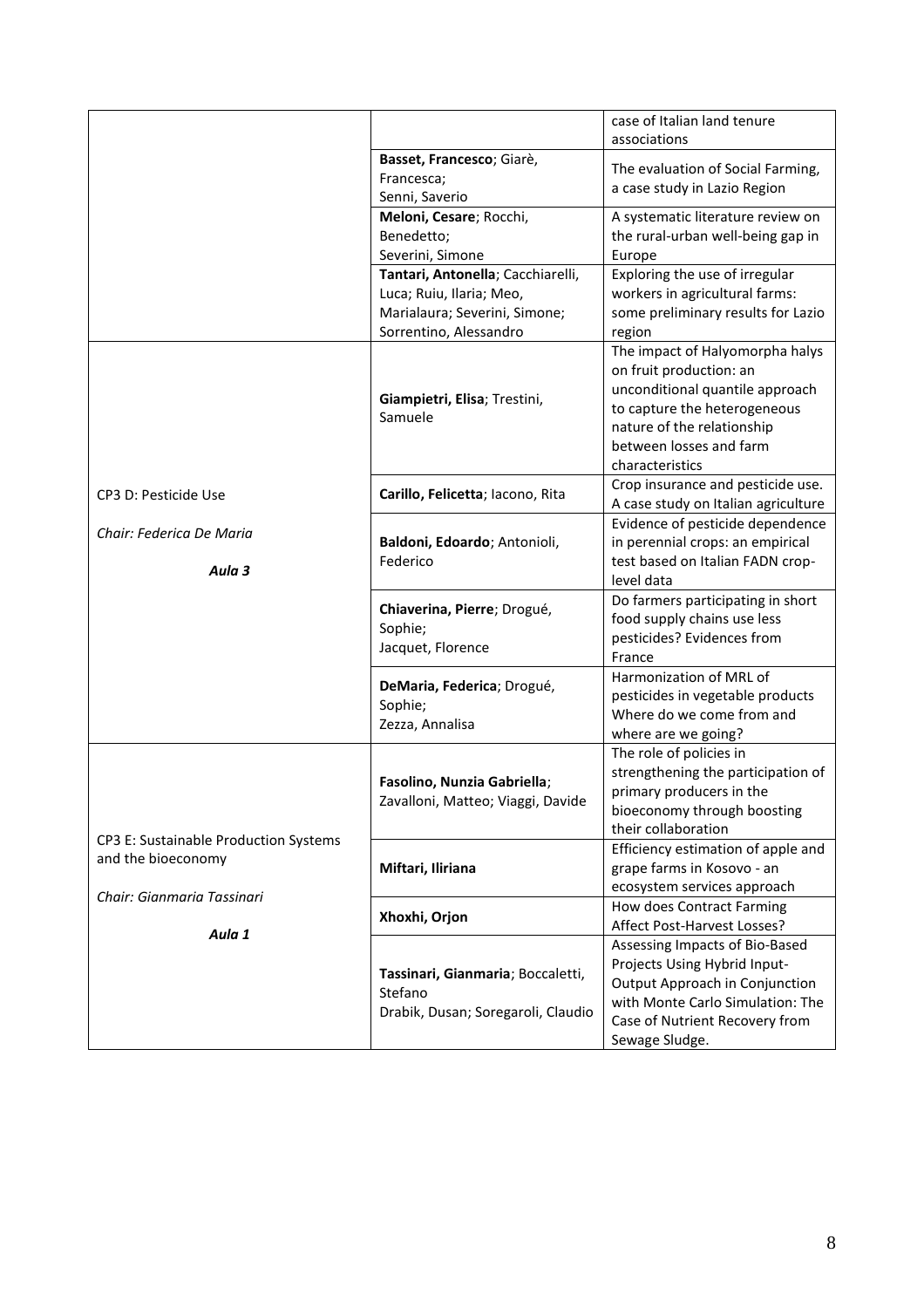## **List of Organized Sessions**

| <b>Title</b>                                                                                                                                                                                                         | <b>Authors</b>                                                                                           | Paper                                                                                                                                                              |
|----------------------------------------------------------------------------------------------------------------------------------------------------------------------------------------------------------------------|----------------------------------------------------------------------------------------------------------|--------------------------------------------------------------------------------------------------------------------------------------------------------------------|
|                                                                                                                                                                                                                      | Pettinella, Davide; Romano, Raoul; Stefani,<br>Alessandra                                                | The 3 innovations of the National<br>Forestry Strategy: scale, decision<br>making process, contents                                                                |
| <b>Forests and the forestry</b><br>sector in the European<br><b>Green Deal: Policy</b><br>coherence, governance<br>and future challenges<br>Organizers: Elena Pisani,<br>Laura Secco, Paola<br>Gatto, Mauro Masiero, | Giorgia Bottaro; Ludwig Liagre; Davide<br>Pettenella                                                     | A comparative analysis of the role<br>of the forestry sector in the<br>National Recovery and Resilience<br>Plans                                                   |
|                                                                                                                                                                                                                      | Massarenti, Elena; Andrighetto, Nicola;<br>Masiero, Mauro                                                | The upcoming EU proposal on<br>"deforestation-free products":<br>from theory to practice through<br>the lessons learned from the EUTR<br>implementation            |
| Davide Matteo<br>Pettenella<br>Aula 4                                                                                                                                                                                | Andriollo, E.; Caimo, A.; Secco, L.; Pisani, E.                                                          | Exploring synergies in the<br>collaborative governance of<br>European forests supported by the<br><b>EU-funded LIFE Programme</b>                                  |
|                                                                                                                                                                                                                      | D'Alberto, Riccardo; Pagliacci, Francesco;<br>Zavalloni, Matteo                                          | What there is beyond<br>environmental benefits? Assessing<br>the economic impact of the Italian<br>National Parks of the 1990s                                     |
|                                                                                                                                                                                                                      | Andrea Serna Castano; Alessio D'Amato;<br>Mariangela Zoli                                                | Promoting demand of organic fruits<br>and vegetables: A field experiment<br>in Colombia                                                                            |
| Farm to fork strategies:<br>consumption, trade and<br>the environment                                                                                                                                                | Bazzana, D.; Castellini, M.; Comincioli, N.;<br>Sabatini, R.; Saccani, S.; Quaini, S.; Vergalli, S.,     | Seasonality Fingerprint on Global<br>Trading of Food-commodities. A<br>Data-mining Approach                                                                        |
| Organizers:                                                                                                                                                                                                          | D'Amato, Alessio; Goeschl, Timo;<br>Loré, Luisa; Zoli, Mariangela                                        | Date Marks, Valuation, and Food<br>Waste: An In-Store `Eggsperiment"                                                                                               |
| IAERE - Alessio D'Amato<br>e Sergio Vergalli                                                                                                                                                                         | Haase, Oliver Ken; Curzi, Daniele;<br>Raimondi, Valentina; Olper, Alessandro                             | Markups, Taste and Quality                                                                                                                                         |
| Aula <sub>5</sub>                                                                                                                                                                                                    | Crescenzi, Riccardo; De Filippis, Fabrizio;<br>Giua, Mara; Salvatici, Luca; Vaquero Pineiro,<br>Cristina | From local to global, and return:<br>Geographical Indications, FDI and<br>the internationalisation of rural<br>areas in Europe                                     |
| <b>New incentive solutions</b><br>for agri-environmental<br>contracts: a focus on                                                                                                                                    | Targetti S., Zavalloni M., Viaggi D.                                                                     | The design of result-based agri-<br>environmental schemes: a value<br>of information perspective                                                                   |
| acceptability and<br>pathways for improving<br>the uptake.<br>Organizers: IAERE                                                                                                                                      | Olivieri, Matteo; Andreoli, Maria; Vergamini,<br>Daniele; Bartolini, Fabio                               | Understanding farmers'<br>preferences for innovative contract<br>solutions: the case of Ligurian<br><b>Farmers</b>                                                 |
| Lena challer,<br>Stefano Targetti; Davide<br>Viaggi<br>Aula 4                                                                                                                                                        | Le Gloux, Fanny; Eichhorn, Theresa;<br>D'Alberto, Riccardo; Kantelhardt, Jochen;<br>Schaller, Lena       | Activating the value-chain for<br>improved delivery of agri-<br>environmental public goods - What<br>factors are impacting<br>farmers' willingness to participate? |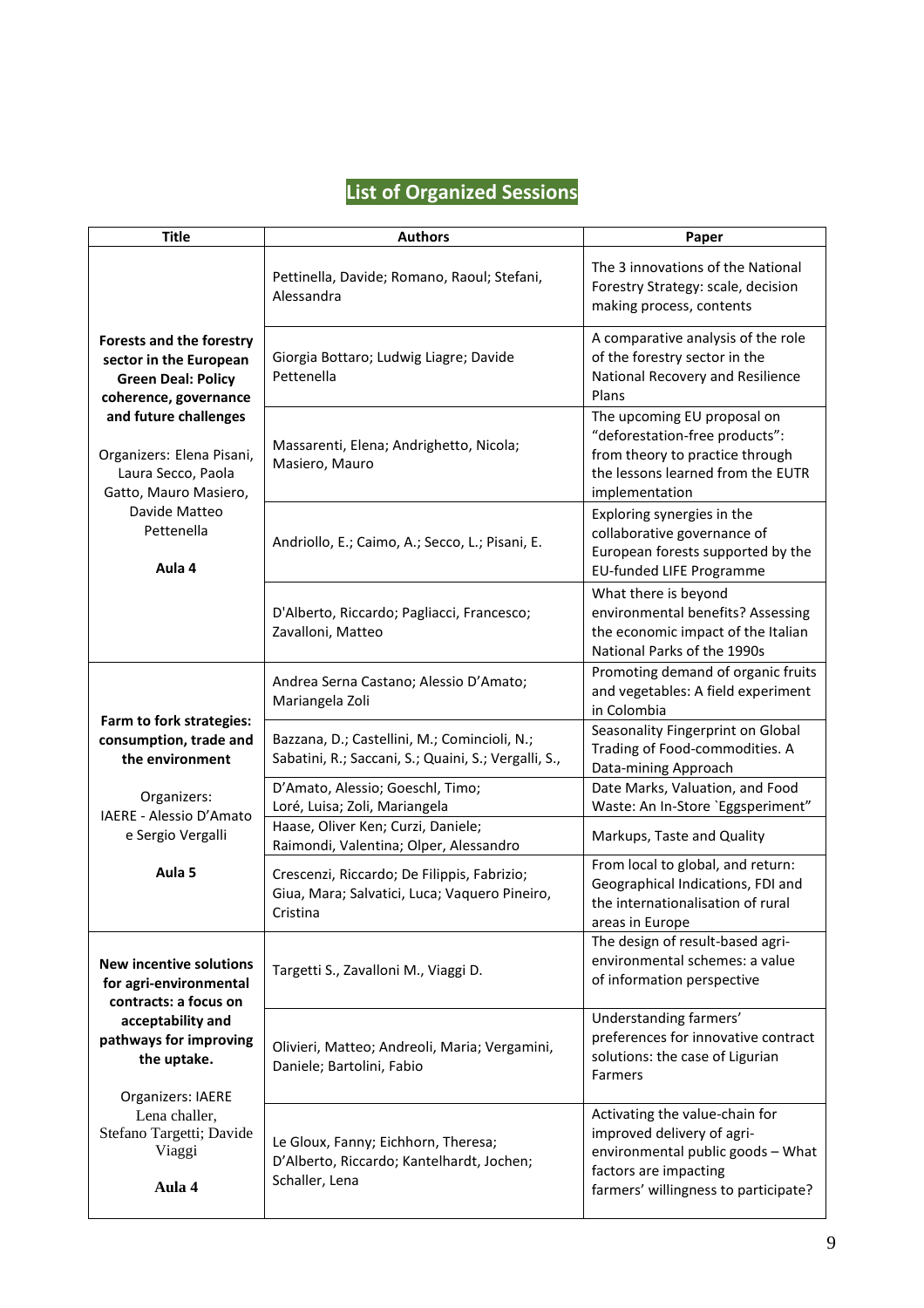|                                                                                                      | Targetti S.; Eichhorn T.; Schaller L.; Viaggi D.                                                         | An analysis of indicators for<br>biodiversity implemented in result-<br>based schemes: A discussion of<br>current trends                                     |
|------------------------------------------------------------------------------------------------------|----------------------------------------------------------------------------------------------------------|--------------------------------------------------------------------------------------------------------------------------------------------------------------|
|                                                                                                      | Winkler, Greta; Kaufmann, Sonja; Vogl,<br>Christian R.                                                   | Structure, benefits and challenges<br>of participation in Participatory<br>Guarantee Systems: insights from<br>an Italian case study                         |
|                                                                                                      | Sonzogno, Giulia Valeria; Urso, Faggian, Giulia<br>Alessandra                                            | Migration propensity of peripheral<br>youth: insights form the Italian<br>inner areas.                                                                       |
| A long-term Vision for<br><b>Rural Areas: the role of</b><br><b>Local Actors.</b>                    | Aronica, Martina; Cracolici, Maria Francesca;<br>Insolda, Debora; Piacentino, Davide; Tosi,<br>Salvatore | A long-term vision for Sicilian rural<br>areas from farms' perspective                                                                                       |
| <b>Organizers: Davide</b><br>Piacentino-<br>AISRe Session Organized                                  | Tiwasing, Pattanapong; Gorton, Matthew;<br>Phillipson, Jeremy; Maioli, Sara                              | SME Performance and Regional<br>Rebalancing: A rural-urban analysis<br>of England's Northern Powerhouse<br>and Midlands Engine -                             |
| Aula <sub>5</sub>                                                                                    | Di Napoli, Raffaella; Piacentino, Davide;<br>Ricciardi, Gabriella; Tosi, Salvatore                       | Evolution of policies for agriculture<br>and rural development. The Vision<br>of LAGs                                                                        |
|                                                                                                      | Chiodo, Emilio; Salvatore, Rita                                                                          | Farmers' place-based values as<br>drivers of resilience in rural<br>protected areas                                                                          |
|                                                                                                      | Zinnanti, Cinzia; Coletta, Attilio;<br>Severini, Simone                                                  | Does income stabilization tool<br>outperform traditional insurance<br>contracts in managing risk? A<br>simulation in a wine producer<br>cooperative in Italy |
| <b>Enriching the toolbox</b><br>for the evaluation of the<br>new CAP, its<br>sustainability ambition | Viaggi, Davide; Raggi, Meri; D'Alberto, Riccardo;<br>Targetti, Stefano; Zavalloni, Matteo                | Innovative contract solutions for<br>the provision of public goods from<br>EU agriculture and forestry: The<br><b>CONSOLE Project</b>                        |
| and coherence:<br><b>Organizers: Ecorys</b><br>Brussels; Daniele<br>Bertolozzi Caredio               | Soriano, Bárbara; Bardaji, Isabel                                                                        | An assessment on how public<br>statistics could be a useful tool to<br>monitor the sustainability of the<br>new CAP applied to the Spanish<br>case study     |
| Aula 4                                                                                               | Bertolozzi-Caredio, Daniele; Bubbico, Antonio                                                            | An assessment of the<br>environmental ambition of the<br>national strategic plans                                                                            |
|                                                                                                      | Marongiu, Sonia; Gastaldin, Nadia; Turchetti,<br>Luca                                                    | From FADN to FSDN: the future<br>challenges of the Italian Farm<br><b>Accountancy Data Network</b>                                                           |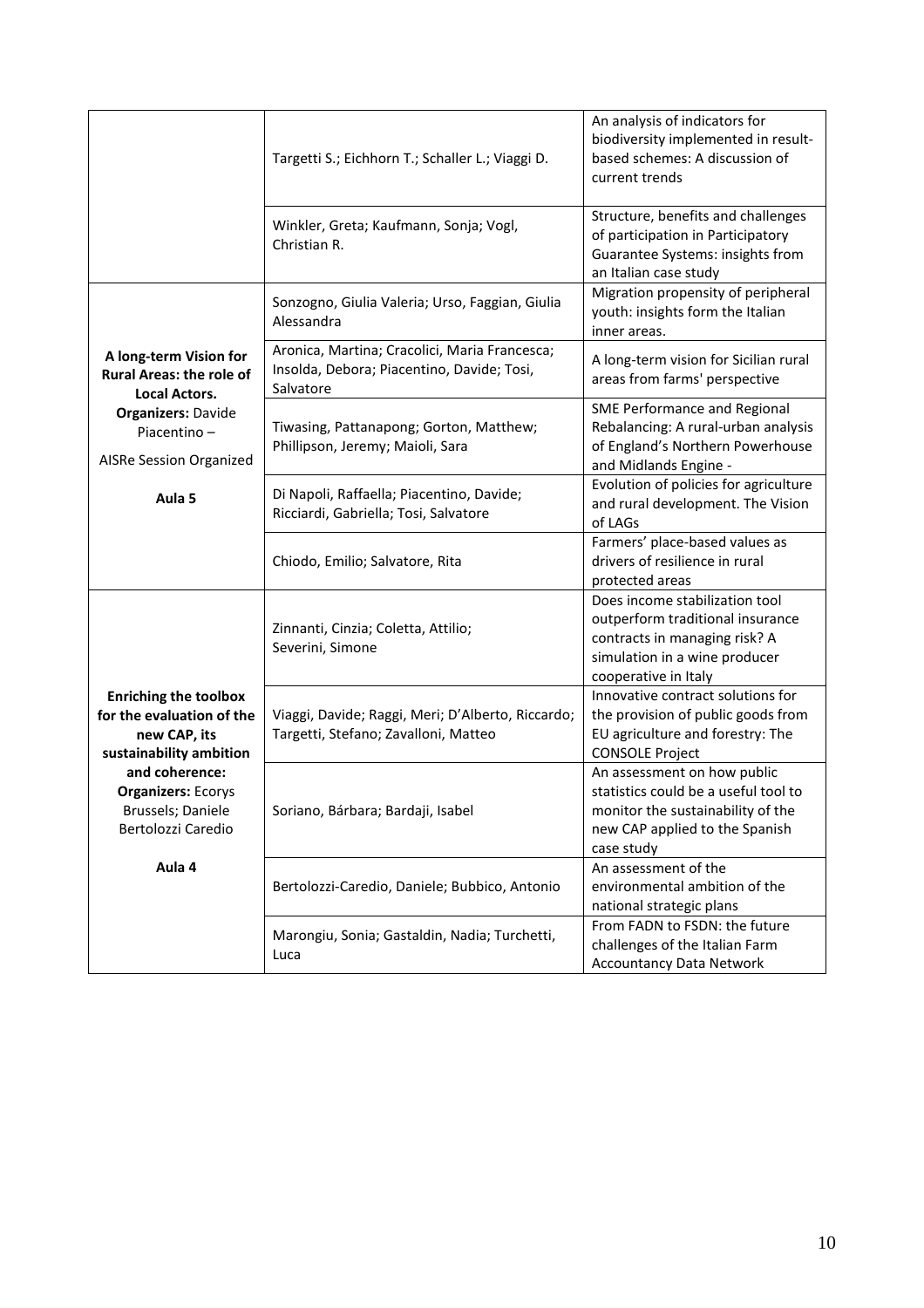## **Poster Session 1: June 16th**

| Andreani, Giulia; Wongprawmas, Rungsaran;                                                                                               | Exploring the implementation of nudges to foster healthy and                                                                                                  |
|-----------------------------------------------------------------------------------------------------------------------------------------|---------------------------------------------------------------------------------------------------------------------------------------------------------------|
| Sogari, Giovanni                                                                                                                        | sustainable eating at the university canteen                                                                                                                  |
| D'Angelo, Maria Consiglia; Viccaro,<br>Mauro; Coppola, Adele; Genovese,<br>Francesco; Simeone, Sara; Romano, Severino;<br>Cozzi, Mario  | Food waste and young consumer behavior: a fact-finding survey                                                                                                 |
| Chatzinikolaou, Parthena; Ghelfi, Rino; Viaggi,<br>Davide                                                                               | Best practices for teaching in entrepreneurship for the<br>bioeconomy                                                                                         |
| Rinaldi, Giacomo Maria; Grande, Marco Maria;<br>Kurtsal, Yaprak; Viaggi, Davide                                                         | From sectorial Knowledge and Innovation Systems (KIS) to a<br>unified Knowledge and Innovation System for Bioeconomy<br>(KISB): the BIObec project experience |
| Pacifico, Andrea Mattia; Miglietta, Pier Paolo                                                                                          | The contribution of rurality to tourist demand in the Salento area<br>(Southern Apulia Region)                                                                |
| Baldi, Lisa; Castillo Alcántara, Juan Carlos;<br>Foglia, Sevastian; Báez González, Pablo;<br>Arfini, Filippo                            | Agricultural Research Data Index Tool                                                                                                                         |
| Carbone, Francesco; Barbarese, Francesco                                                                                                | Digitalization of Italy forest system                                                                                                                         |
| Menna, Concetta; Lai, Maria Bonaria; Olivieri,<br>Giuseppina; Vespa, Francesca; Cavaliere, Irina;<br>Scarpato, Luigi; Capuano, Federico | The Agricultural Knowledge and Innovation System (AKIS) in the<br>fishery and aquaculture sector: a case study in Campania                                    |
| Pietrangeli, Roberta; Nasso, Marco; Cicatiello,<br>Clara; Blasi, Emanuele                                                               | Food loss and waste in the bakery value chain: a meta-analysis of<br>extant literature                                                                        |
| Di Fonzo, Antonella; De Leo, Simonetta; Giuca,<br>Sabrina; Gaito, Marco; Bonati, Guido                                                  | A cost-benefit assessment to countering climate risk to farms-<br>level: a methodological framework                                                           |

## **Poster Session 2: June 17th**

| Vuciterna, Rina; Corsi, Stefano;<br>Facchi, Arianna; Gharsallah, Olfa                                                                                        | Farmer's behaviour towards innovative solutions using TAM<br>framework with mixed methodology Analysis of case studies of<br>rice farmers in the Mediterranean region |
|--------------------------------------------------------------------------------------------------------------------------------------------------------------|-----------------------------------------------------------------------------------------------------------------------------------------------------------------------|
| Coluccia, Benedetta; Miglietta, Pier Paolo                                                                                                                   | Evaluating the sustainability in the agrifood supply chains: a<br>systematic literature review                                                                        |
| Russo, Silvia; Viaggi, Davide                                                                                                                                | Models for analysing contract farming: a systematic literature<br>review                                                                                              |
| Bertolozzi Caredio, Daniele                                                                                                                                  | An analysis of the impact of five CAP interventions on the<br>economic performance of alternative livestock farming models in<br>Spain                                |
| Lika, Alban; Zavalloni, Matteo; Viaggi, Davide                                                                                                               | The design of flat and combined action and performance-based<br>payments for the provision of agri-environmental-climate public<br>goods.                             |
| Pierangeli, Fabio; Giampaolo, Antonio;                                                                                                                       |                                                                                                                                                                       |
| Scardera, Alfonso; Cagliero, Roberto;                                                                                                                        | Effects of 2015 CAP reform on internal convergence in Italy                                                                                                           |
| Pastorelli, Giulia; Cesaro, Luca; Manzoni Di                                                                                                                 | through FADN data                                                                                                                                                     |
| Chiosca, Pietro; Pupo D'Andrea, Maria Rosaria                                                                                                                |                                                                                                                                                                       |
| Cagliero, Roberto; Monteleone, Alessandro;<br>Fabio, Pierangeli; Manzoni Di Chiosca, Pietro;<br>Angeli, Stefano; Tarangioli, Serena;<br>Mazzocchi, Giampiero | Towards the definition of the CAP National Strategic Plan:<br>prioritizing needs via a Cumulative Voting approach                                                     |
| Di Stefano, Valerio; Bianchini, Leonardo;                                                                                                                    |                                                                                                                                                                       |
| Alemanno, Riccardo; Cortignani, Raffaele;                                                                                                                    | Agro-photovoltaics and Green New Deal: technical-economic and                                                                                                         |
| Monarca, Danilo; Cecchini, Massimo;                                                                                                                          | legislative implications                                                                                                                                              |
| Colantoni, Andrea                                                                                                                                            |                                                                                                                                                                       |
| Chiaverina, Pierre; Drogué, Sophie;<br>Jacquet, Florence                                                                                                     | Do farmers participating in short food supply chains use less<br>pesticides? Evidences from France                                                                    |